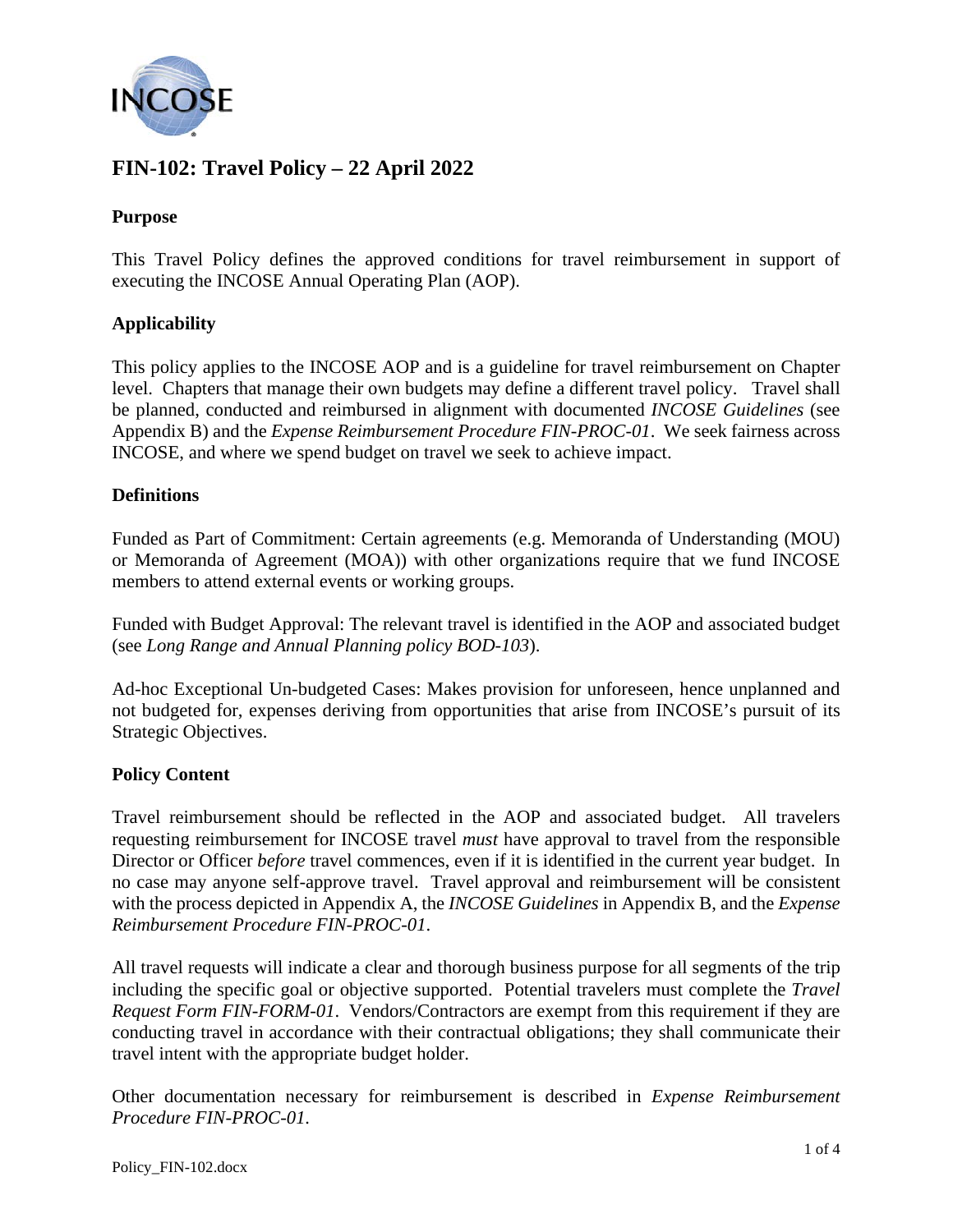

Given these principles, the following will be funded in accordance with established approved budgets and the indicated approval.

| <b>Travel</b> |                                                                                                                                   | Approver                                  |  |
|---------------|-----------------------------------------------------------------------------------------------------------------------------------|-------------------------------------------|--|
| 1.            | <b>Funded with as Part of Commitment:</b><br>We assess requests to fund travel based on the impact/value that will result, judged |                                           |  |
|               | against the INCOSE mission, vision, and strategic objectives. Certain agreements with                                             |                                           |  |
|               | other organizations (e.g. MOU, MOA, contracts) require that we fund INCOSE members                                                |                                           |  |
|               | to attend external events, working groups, or business meetings. The following will be                                            |                                           |  |
|               | funded in accordance with established approved budgets and the indicated approval.                                                |                                           |  |
|               | 1.1. Vendors / contractors in accordance with the contract statement                                                              | <b>Appropriate Director</b>               |  |
|               | of work, work order, or other agreement, with prior approval by                                                                   | (with prior AOP/                          |  |
|               | President or President-Elect, including INCOSE Central                                                                            | <b>Budget Approval)</b>                   |  |
|               | personnel and Certification Program Manager.                                                                                      |                                           |  |
|               | 1.2. INCOSE representatives attending external meetings or events                                                                 | <b>Appropriate Director</b>               |  |
|               | in accordance with current, signed MOU or MOA commitments                                                                         | or President/                             |  |
|               | (e.g. ISO, GEOSS, ABET, NDIA, SAE, IEEE, PMI).                                                                                    | President-Elect (with<br>prior AOP/Budget |  |
|               |                                                                                                                                   | $approd - some$                           |  |
|               |                                                                                                                                   | exceptions for new                        |  |
|               |                                                                                                                                   | needs or agreements)                      |  |
|               | 1.3. External speakers attending the International Workshop (IW),                                                                 | <b>Appropriate Director</b>               |  |
|               | International Symposium (IS), or other INCOSE events, as                                                                          | (with prior AOP/                          |  |
|               | keynote speakers or invited speakers and therefore funded by<br>the conference revenue.                                           | <b>Budget Approval)</b>                   |  |
| 2.            | <b>Funded with Budget Approval:</b>                                                                                               |                                           |  |
|               | We assess requests to fund travel based on the assessed impact and value that will result,                                        |                                           |  |
|               | evaluated against the INCOSE mission, vision, and strategic objectives. The following                                             |                                           |  |
|               | are viewed somewhat favorably and may be funded in accordance with established                                                    |                                           |  |
|               | approved budgets, the assessment, and the indicated approval.                                                                     |                                           |  |
|               | 2.1. Sector Directors visiting chapters in their sector as per the                                                                | President or                              |  |
|               | charter and consistent with the approved budget.                                                                                  | President-Elect                           |  |
| 2.2.          | INCOSE members and vendors / contractors funded by specific                                                                       | <b>Appropriate Director</b>               |  |
|               | budget line items (e.g. Outreach, Events and Sectors), who have                                                                   | (with prior AOP/                          |  |
|               | included travel budget which is incorporated in the approved                                                                      | <b>Budget Approval)</b>                   |  |
|               | We do not fund individual members and<br>annual budget.                                                                           |                                           |  |
|               | vendors / contractors attending INCOSE events, except where                                                                       |                                           |  |
|               | the appropriate Director deems it essential to either the success                                                                 |                                           |  |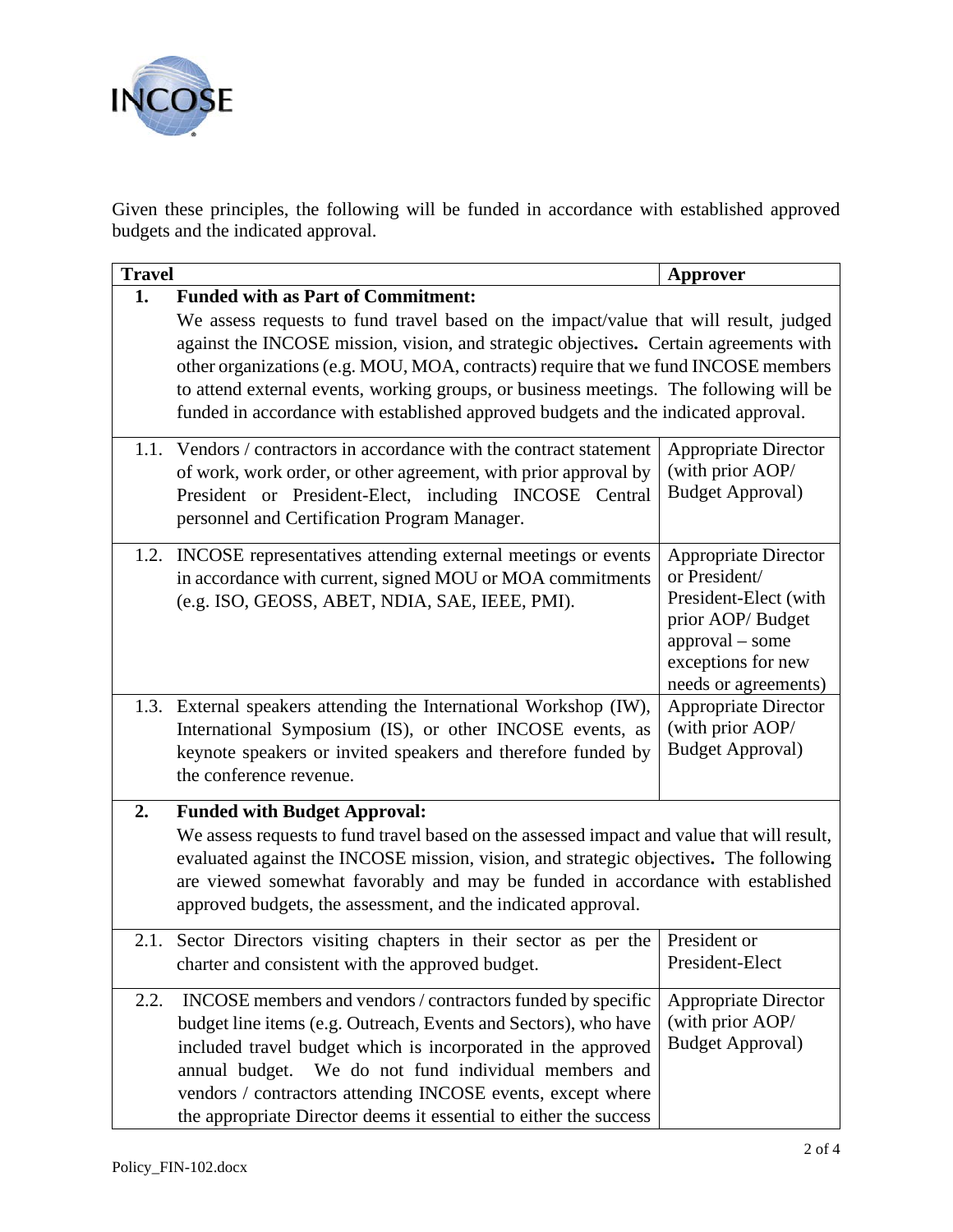

|      | of the event or the achievement of their strategy objectives.<br>Amplifying examples are presented in Appendix B.                                                                                                                                                                                                                                                                                                                                                                                                                                                                             |                                                                                    |
|------|-----------------------------------------------------------------------------------------------------------------------------------------------------------------------------------------------------------------------------------------------------------------------------------------------------------------------------------------------------------------------------------------------------------------------------------------------------------------------------------------------------------------------------------------------------------------------------------------------|------------------------------------------------------------------------------------|
| 2.3. | Officers or Directors representing INCOSE in an official<br>capacity at a Sector or Chapter event or at meetings with an<br>MOU/MOA organization and consistent with the approved<br>budget.                                                                                                                                                                                                                                                                                                                                                                                                  | President or<br>President-Elect                                                    |
| 3.   | <b>Ad-hoc Exceptional Un-budgeted Cases:</b><br>These cases should be rare, will be viewed unfavorably, and therefore are unlikely to be<br>accepted. Directors may identify potential cases for funded travel outside the annual<br>budgeting process. These should initially be reviewed by the Director using the rubric in<br>Travel Request Form FIN-FORM-01. If the Director supports the travel, it shall be<br>proposed to the Budget and Planning Committee. If the Committee deems the request<br>both reasonable and supportable, approval can be sought from an Officer as below. |                                                                                    |
|      | 3.1. INCOSE Board of Directors (BoD) members visiting Chapters<br>or attending meetings in an official capacity. This does not<br>include normal cases of BoD members participating in BoD<br>meetings.                                                                                                                                                                                                                                                                                                                                                                                       | President, President-<br>elect, Treasurer or<br>Secretary (cannot<br>self-approve) |
| 3.2. | INCOSE representatives visiting new locations.                                                                                                                                                                                                                                                                                                                                                                                                                                                                                                                                                | President or<br>President-Elect                                                    |
| 3.3. | INCOSE President, President-Elect, or other Officers, BoD<br>members (voting and non-voting), or other leaders presenting at<br>external events in an official capacity (e.g. IEEE conferences).                                                                                                                                                                                                                                                                                                                                                                                              | President, President-<br>elect, Treasurer or<br>Secretary (cannot<br>self-approve) |

Travel reimbursement will only be completed upon submission and approval of the *Expense Reimbursement Form FIN-FORM-02* (or online submission, if INCOSE adopts an integrated expense management application before this policy is next updated) completed in accordance with the *Expense Reimbursement Procedure FIN-PROC-01*.

## **Consequences of Non-Compliance**

INCOSE will deny financial reimbursement to the applicant if there are any non-compliances to this policy. Non-compliances will be noted and communicated to the submitter for resolution. When the expense has not been pre-approved and coordinated internally, the request may be denied without further resolution.

## **Gifts and Hospitality**

INCOSE officers, directors and representatives who travel on behalf of the organization must abide by the code of conduct the INCOSE *Gifts and Hospitality Policy FIN-105*.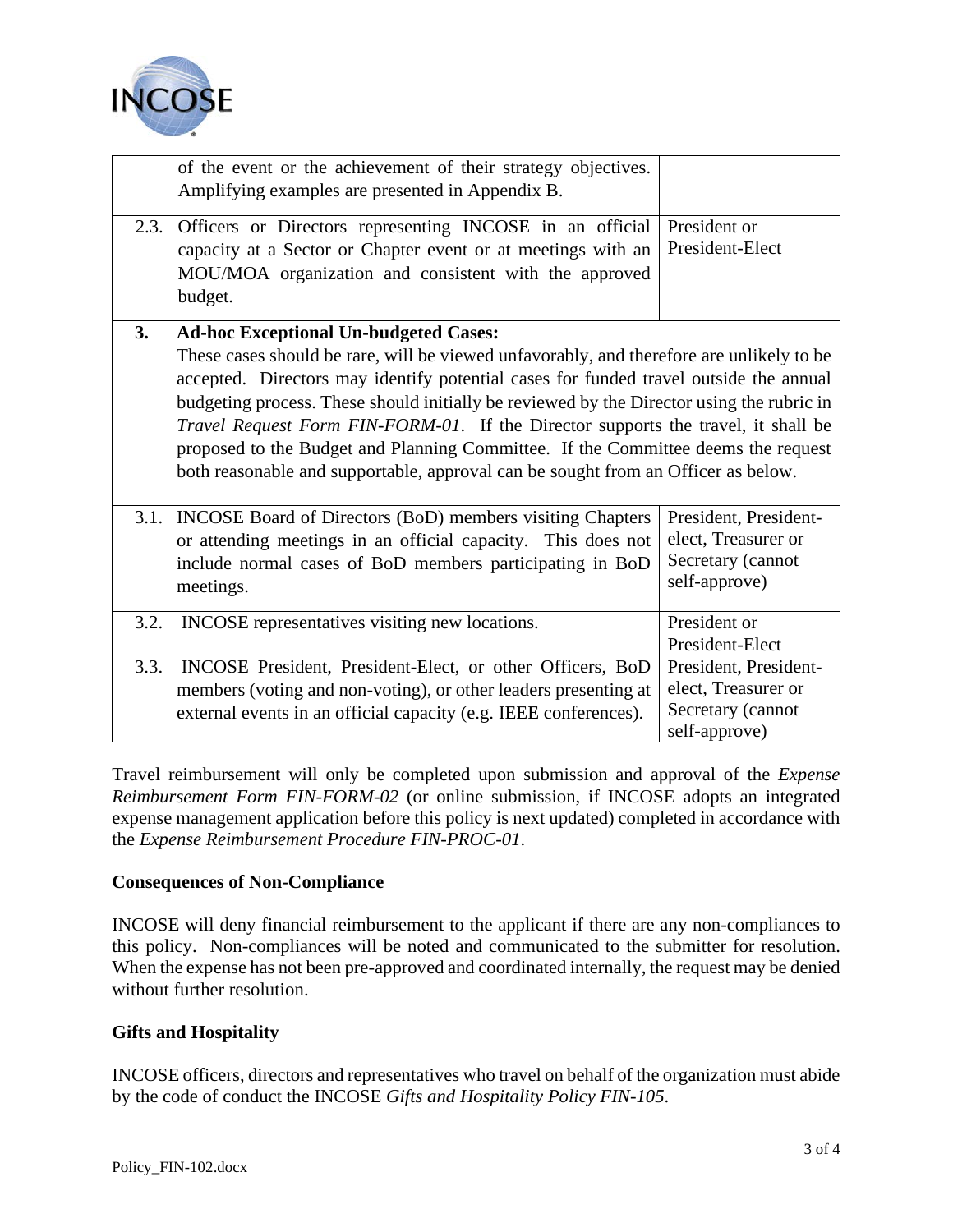

## **Related Policies**

BOD-103: Long Range and Annual Planning FIN-105: Gifts and Hospitality

## **Related Procedures and Forms**

FIN-PROC-01: Expense Reimbursement Procedure FIN-FORM-01: Travel Request Form FIN-FORM-02: Expense Reimbursement Form

**SUPERSEDES: FIN-102 dated 30 January 2022 APPROVED BY: INCOSE Board of Directors, virtual, 22 April 2022 MAINTAINED BY: (RACI Responsible R): Treasurer POLICY OWNER: (RACI Accountable A): President-Elect**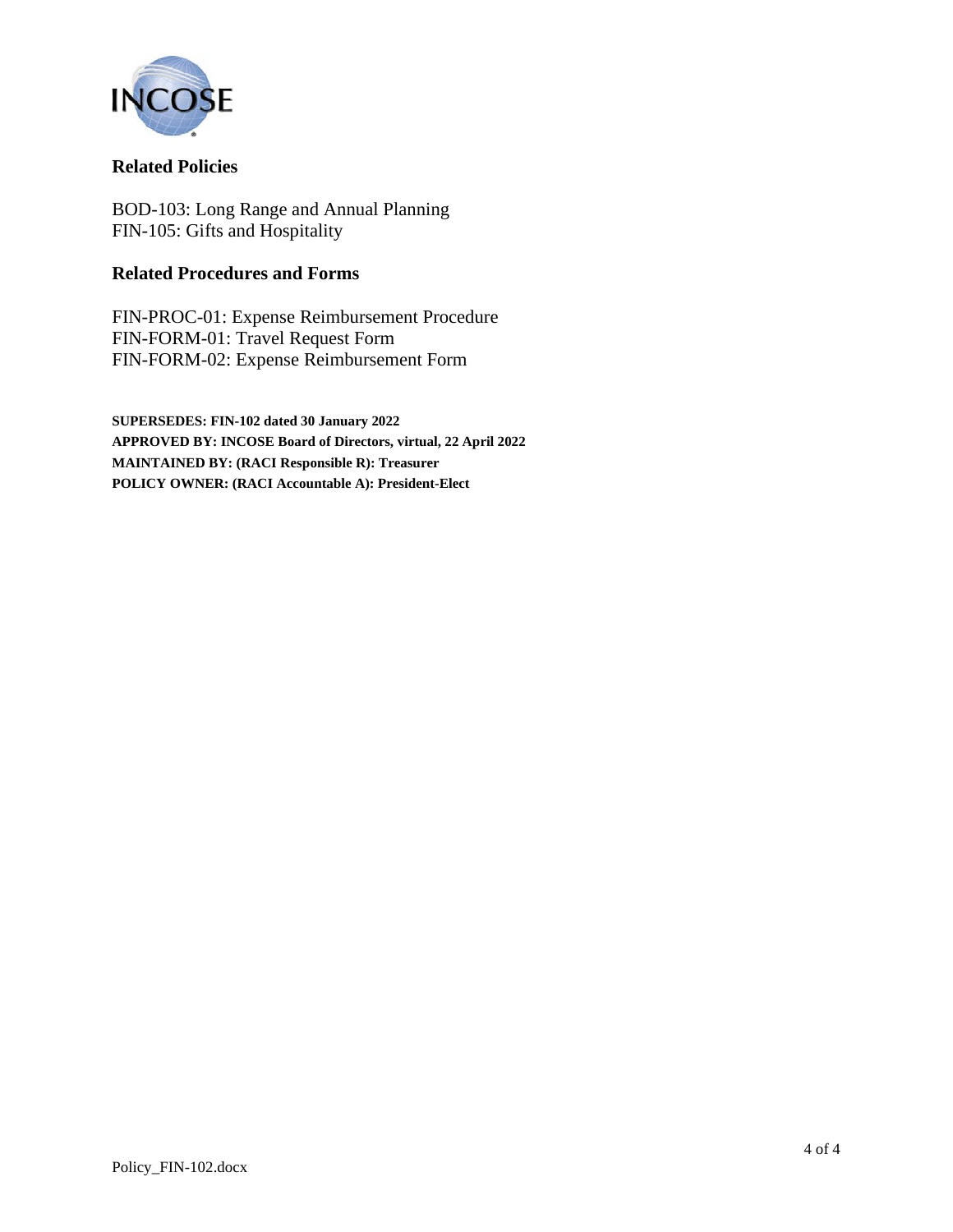

# **APPENDIX A: TRAVEL REQUEST WORKFLOW**

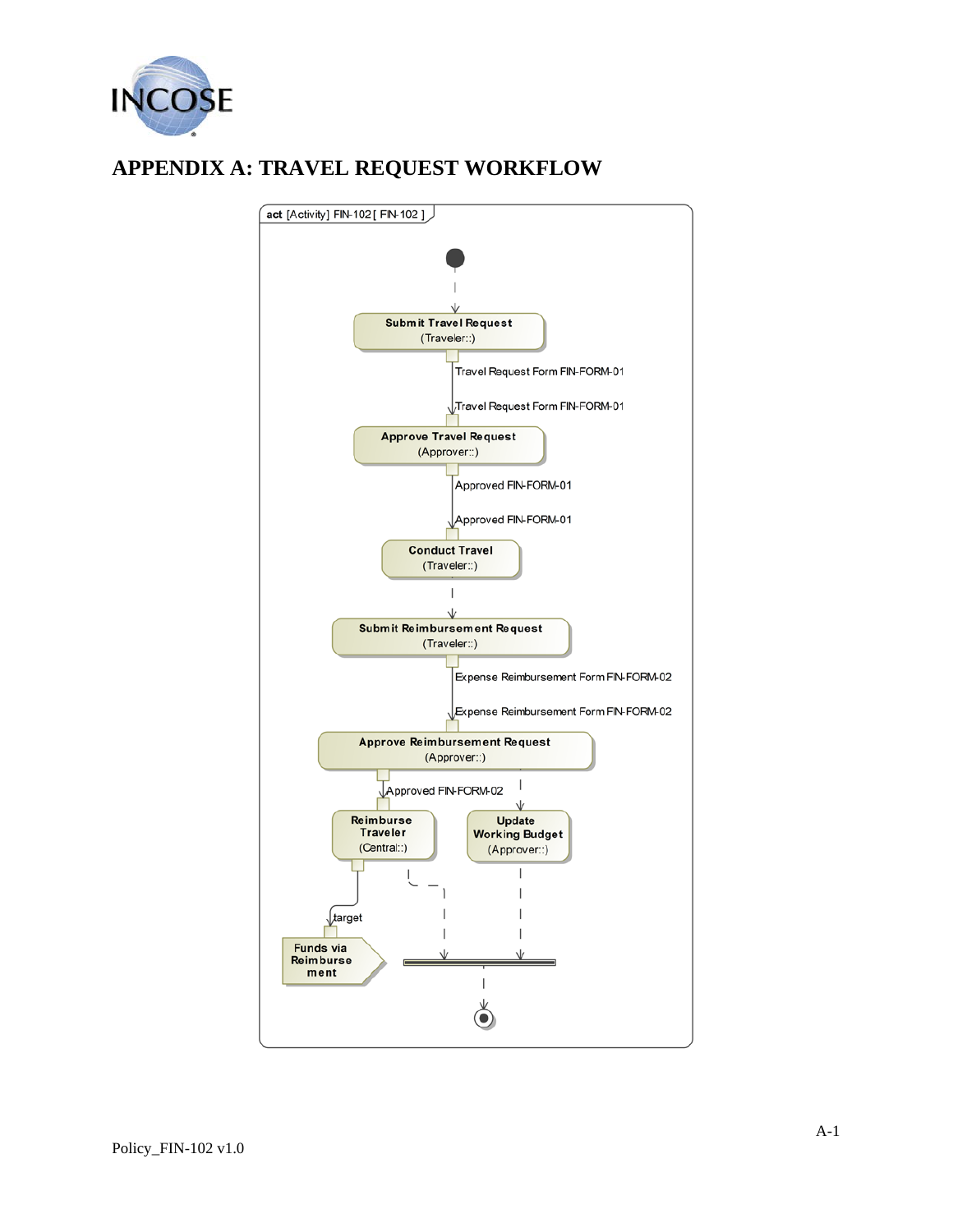

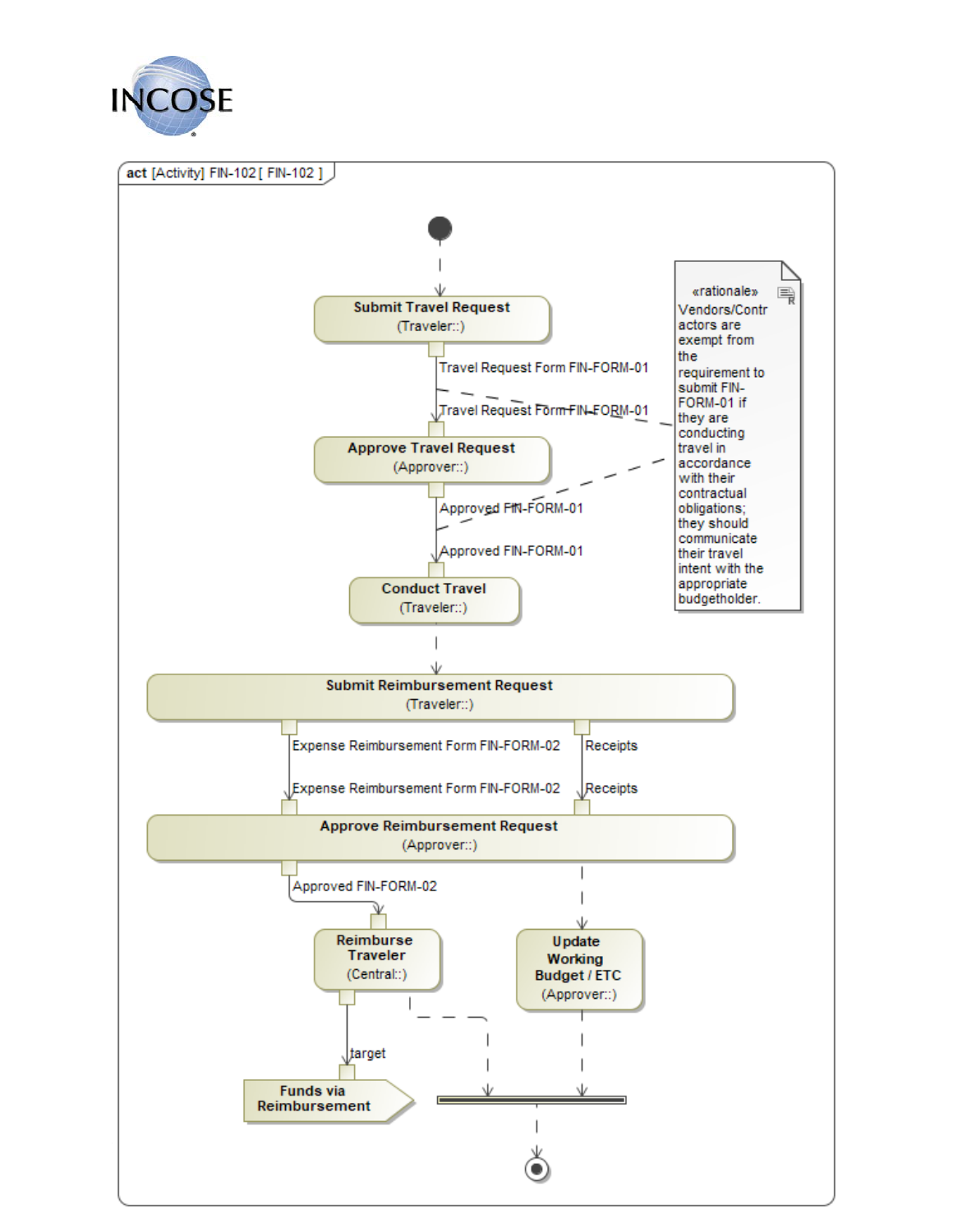

Note: Exceptions where travel expenses are incurred and paid may be considered for reimbursement prior to conducting the travel on a case-by-case basis.